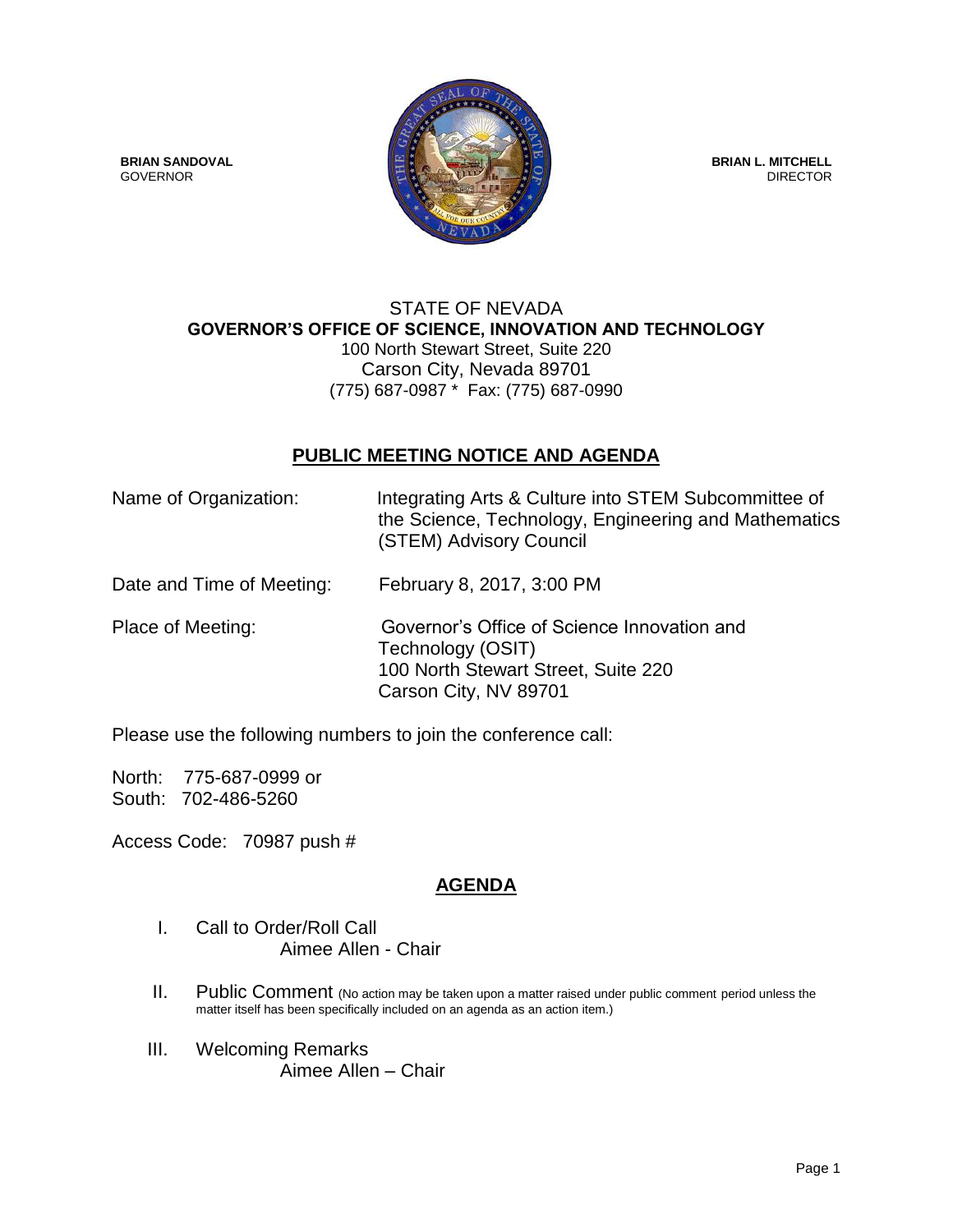IV. Change in Structure: From *STEAM Working Group of the STEM Coalition*, to Permanent Subcommittee of the STEM Advisory Council (SAC) as the Task Force on *Integrating Arts & Culture into STEM Education* (IACS). (For information only)

Aimee Allen - Chair

- V. Establishing Strategic Priorities: (For information only)
	- New Art Standards Update, Implementation and Impact
	- White Paper: Still Relevant? Working Definition & Key Principals
	- SAC Strategic Plan: How we support Priority 2, Goal 1, Strategy and Priority 2, Goal 4, Strategy 1
		- o Joint Task Force Partnerships
		- o Public-Private Partnerships
		- o Professional Development for Educators & STEAM Teams Aimee Allen - Chair
- VI. Consider Agenda Items for the Next Meeting (For information only) Aimee Allen - Chair
- VII. Next Meeting Date will be determined at this meeting (For information only) Aimee Allen - Chair
- VIII. Public Comment (No action may be taken upon a matter raised under public comment period unless the matter itself has been specifically included on an agenda as an action item.)
	- IX. Adjournment

NOTE: Items may be considered out of order. The public body may combine two or more agenda items for consideration. The public body may remove an item from the agenda or delay discussion relating to an item on the agenda at any time. The public body may place reasonable restrictions on the time, place, and manner of public comments but may not restrict comments based upon viewpoint.

We are pleased to make reasonable accommodations for members of the public who have disabilities and wish to attend the meeting. If special arrangements for the meeting are necessary, please notify Debra Petrelli at (775) 687-0987 as soon as possible and at least two days in advance of the meeting. If you wish, you may e-mail her at dpetrelli@gov.nv.gov. Supporting materials for this meeting are available at: 100 North Stewart Street, Suite 220, Carson City, NV 89701 or by contacting Debra Petrelli at (775) 687-0987 or by email at dpetrelli@gov.nv.gov.